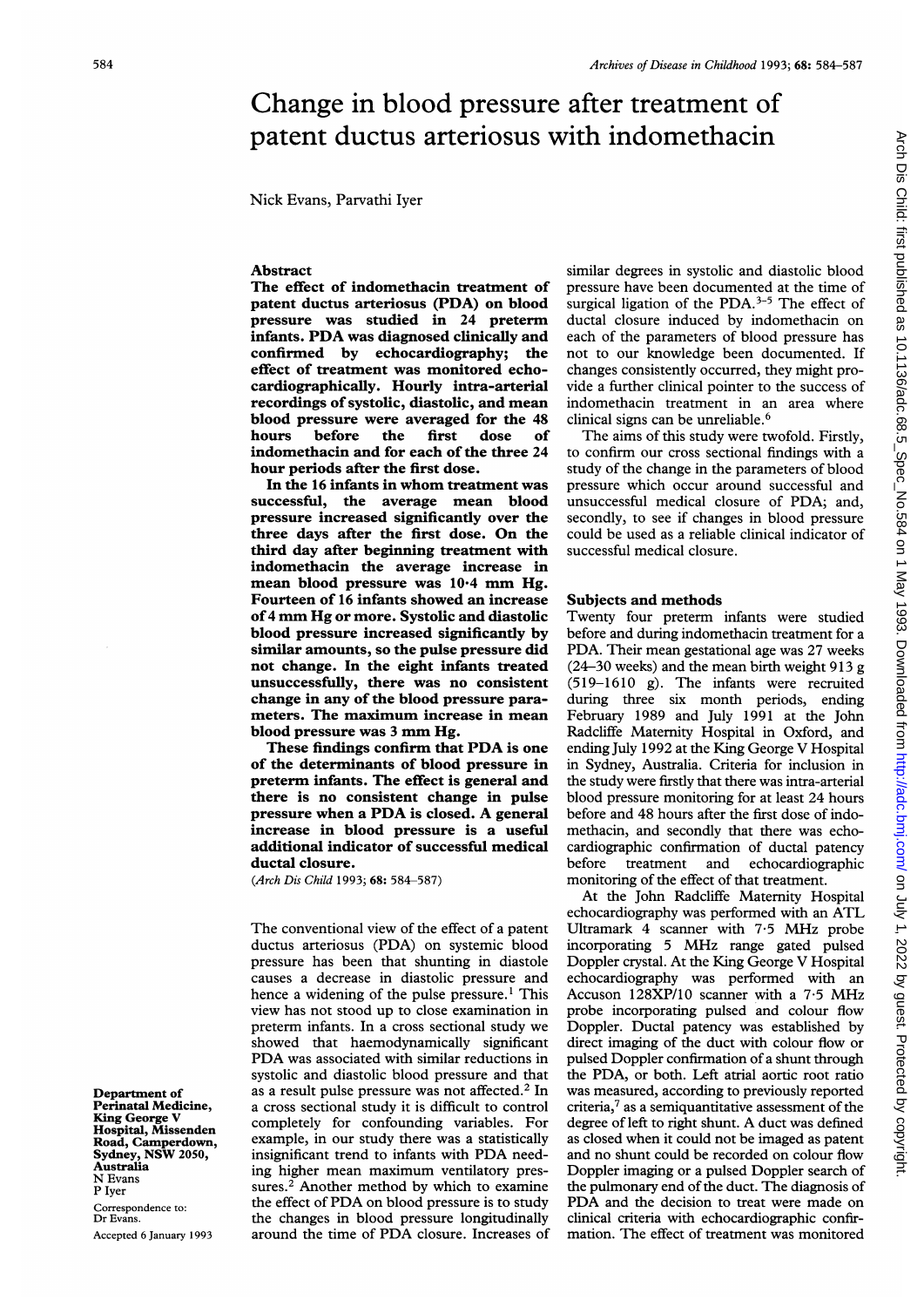| Table 1 Comparison of infants with and without PDA |
|----------------------------------------------------|
| closure. Results are mean (range) values           |

|                      | With<br>closure<br>$(n=16)$ | Without<br>closure<br>$(n=8)$ |
|----------------------|-----------------------------|-------------------------------|
| Gestation (weeks)    | $28(25-30)$                 | $25(24-28)$                   |
| Birth weight $(g)$   | 1019 (577-1610)             | 700 (519-1344)                |
| Postnatal age (days) | $5(2-10)$                   | $8(4-12)$                     |

where possible with daily echocardiography; all infants had at least one echocardiogram in the three days after the first dose indomethacin.

Hourly measurements of systolic, diastolic, and mean blood pressure were recorded for 48 hours before and 72 hours after the first dose of indomethacin. Blood pressure wa for at least 24 hours before and 48 hours after. All measurements were taken from direct intra-arterial monitoring via a umbilical catheter or a 24G peripheral arterial cannula. In all except three catheters were in a postductal position (left radial, umbilical, or posterior tibial); the other three were in the right radial artery. In Oxford, the catheters were connected to Viggo-Spectramed (R) transducer located at the mid thoracic level, in turn connected to a Hewlett-Packard 78834A multichannel monitor. At the King George V Hospital, they were connected to a Lifemed  $(R)$  transducer, in turn connected to a Neotrak 515A multichannel monitor. The systems were recalibrated at least once every 24 hours according to the manufacturers' recommendations. A 'damped defined as one where the pulse pressure was less than <sup>12</sup> mm Hg; only the pressure from these recordings wa analysis. The standard referenc assessment of the change in blood the time of the first dose of indom

The fractional inspired oxygen concentration  $(FIO_2)$  and the mean airway pressure were averaged for each of the 24 hour periods as an index of respiratory status. The policy on the two neonatal units was to adjust  $FIO<sub>2</sub>$  and ventilation to maintain the arterial and transcutaneous oxygen tension between  $6.5$  and  $10.5$  kPa and the arterial carbon dioxide tension between 4-5 and 6 kPa.

All infants were treated with one of two indomethacin regimens, either 0-2 mg/kg intravenously 12 hourly for three doses or  $0.1$ mg/kg intravenously daily for six already fluid restricted, fluid intake was reduced by 20-30 ml/kg/day; urine output and blood electrolytes were monitored at least every 24 hours.

Table 2 Change in ventilation and oxygen requirements after treatment with indomethacin

|                                                                              | 48–24 hours 24–0 hours<br>before | before   | $0 - 24$ hours<br>after | 24–48 hours 48–72 hours<br>after                                      | after    |
|------------------------------------------------------------------------------|----------------------------------|----------|-------------------------|-----------------------------------------------------------------------|----------|
| PDA closed $(n=16)$<br>Mean $(SD)$ Fio <sub>2</sub><br>Mean (SD) mean airway |                                  |          |                         | $0.44$ (0.22) $0.44$ (0.19) $0.39$ (0.18) $0.38$ (0.18) $0.32$ (0.05) |          |
| pressure $(cmH2O)$                                                           | 8.3(1.9)                         | 8.4(2.2) | 7.8(2.7)                | 6.8(3.0)                                                              | 4.8(3.2) |
| PDA not closed $(n=8)$<br>Mean $(SD)$ Fio <sub>2</sub>                       |                                  |          |                         | $0.29$ (0.07) $0.28$ (0.07) $0.36$ (0.12) $0.43$ (0.18) $0.46$ (0.18) |          |
| Mean (SD) mean airway<br>pressure $(cmH2O)$                                  | 7.1(2.2)                         | 6.7(1.6) | 7.6(2.0)                | 7.1(1.2)                                                              | 7.5(1.0) |

Statistical analysis was by paired and unpaired Student's  $t$  test with statistical significance accepted at p values of less than  $0.05$ .

## **Results**

Complete PDA closure was achieved in 16 of the 24 infants. In the other eight the duct was not closed by medical treatment; two of these infants had later surgical ligation and the other six closed spontaneously at a later date. Those in whom the duct did not close were of lower gestational and higher postnatal age at the time of treatment (table 1).

Fourteen of the 16 infants with successful duct closure had daily echocardiography. The other two were scanned on day 3 and confirmed to have a closed duct. On day 1 after the first dose, six of 14 had closed; on day 2, 11 of 14 had closed; and all were closed by day 3. The mean ratio of the diameter of the left atrium to that of the aortic root (LA:Ao) decreased from  $1-79$  the day before indomethacin treatment to  $1.26$  the day after. In those where the duct was still patent on day 1, marked constriction of the duct and a decrease in the LA:Ao was seen in all subjects, the mean LA:Ao decreasing from  $1.64$  to  $1.34$ . In the eight infants where treatment was unsuccessful the duct remained patent in all echocardiographic studies. Some were seen to constrict in response to indomethacin but none. were seen to close completely and then reopen.

All infants were mechanically ventilated at the time of treatment. In the successfully treated infants, the mean  $FIO<sub>2</sub>$  and mean airway pressure decreased in the three days after the first dose of indomethacin, whereas they increased in those where treatment was not successful (table 2).

The hourly recordings of blood pressure were averaged for the 48 hours before the first dose of indomethacin and then for each of the three subsequent 24 hour periods. The mean of each parameter in the pretreatment 48 hours was taken as the baseline for each infant and the change in blood pressure for each of the days after indomethacin treatment was expressed as the change for that infant from this individual baseline.

## INFANTS TREATED SUCCESSFULLY

In these 16 infants there was no significant difference between the average mean blood pressure in the two 24 hour periods before the first dose. The average mean blood pressure for these periods was 35-6 and 36-7 mm Hg respectively ( $p=0.38$ ). The change in mean blood pressure increased steadily over the next three days (fig 1). The increase was significant from day 1 onwards ( $p < 0.001$ ). In the 14 infants who had echocardiography on day  $1$ , there was no significant difference in the increase in mean blood pressure between those with a closed or a restricting but patent duct; the mean increase was 5-3 and <sup>4</sup> mm Hg respectively ( $p=0.55$ ). By the third day, the average increase in mean blood pressure was  $10.4$  mm Hg with a range of from 1 to 23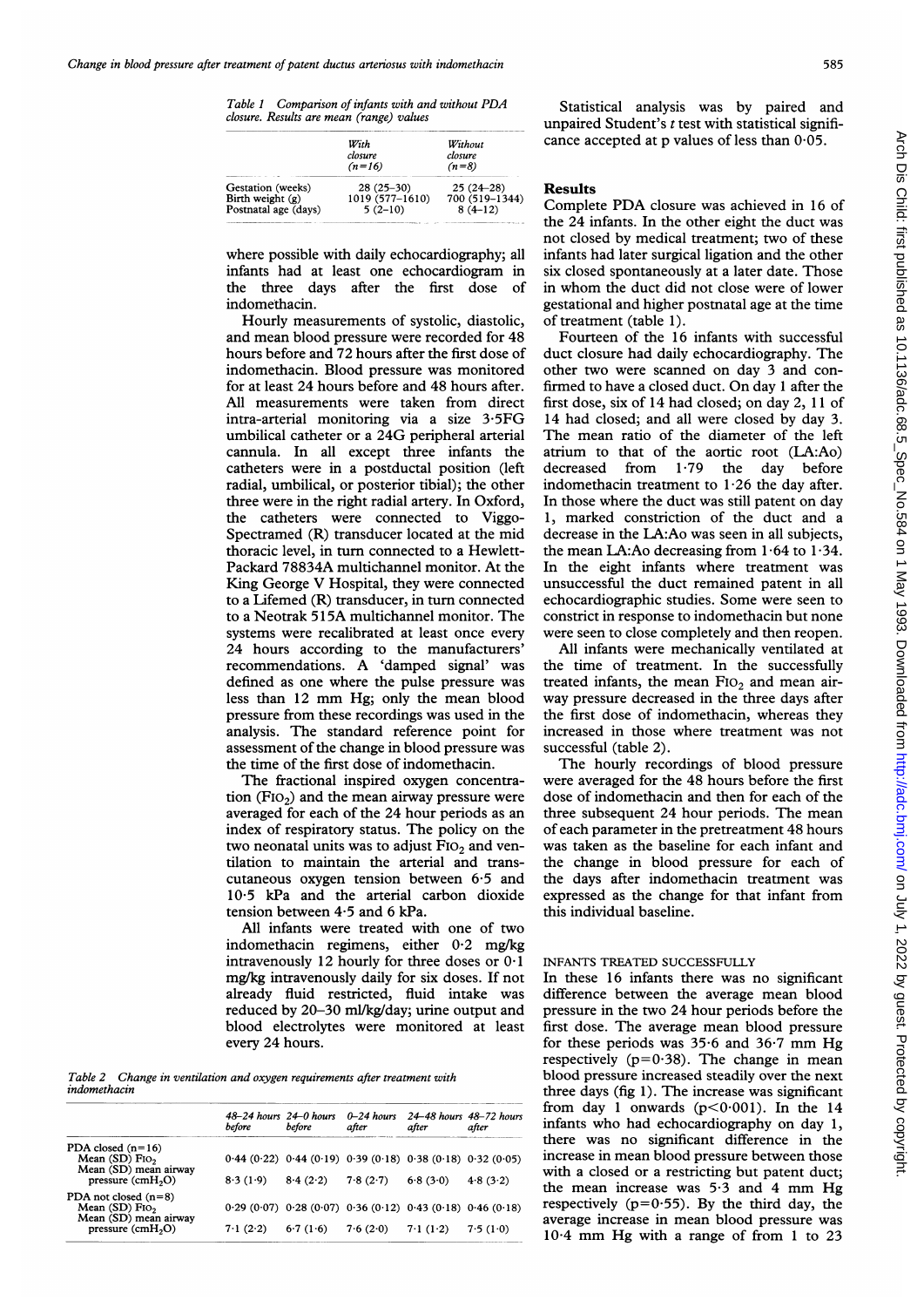

Figure 1 Change in mean blood pressure in successfully treated infants on each of the three days after beginning indomethacin treatment. The closed triangles indicate change for each infant and the open squares the average change for the group. A significant change  $(p<0.001)$  from the pretreatment levels is shown by the asterisk.

mm Hg. Of the <sup>14</sup> infants studied to day 3, all except one showed an increase in mean blood pressure of at least <sup>4</sup> mm Hg. This infant had a ventricular septal defect as well as <sup>a</sup> PDA. Two other infants were only studied for 48 hours; in one blood pressure monitoring was discontinued and the other died. The former had shown an increase in mean blood pressure of 7 mm Hg on day 2; the latter had fulminating respiratory failure and had an increase in mean blood pressure of only <sup>1</sup> mm Hg.

Changes in systolic and diastolic blood pressure were studied in 15 of the 16 infants; the other infant had a damped trace. Systolic and diastolic blood pressure also increased progressively by similar amounts after indomethacin treatment (fig 2). The two parameters had shown a significant increase from day 1 onwards from their respective pretreatment values ( $p < 0.05$ ). There was a statistically insignificant trend to diastolic pressure increasing earlier than systolic; however, by day 3 the mean change in systolic blood pressure was 114 mm Hg and diastolic blood pressure was 10-6 mm Hg. As a result of this, there was no consistent change in pulse pressure with PDA closure (fig 3). The average change in pulse pressure on day 3 was an insignificant increase of  $1.0$  mm Hg with a range from  $-9$  to  $+9$  mm Hg. Arterial catheter site had no significant influence on the change in pulse pressure. In



Figure 3 Change in pulse pressure in successfully treated infants on each of the three days after beginning indomethacin treatment. The closed triangles indicate change for each infant and the open squares the average change for the group.



Figure 2 Mean and SD for change in systolic blood pressure (open squares) and diastolic blood pressure (closed squares) on each of the first three days after beginning indomethacin treatment. A significant change (p<0 05) in systolic and diastolic blood pressure from the pretreatment levels is shown by the asterisk.

the 12 infants with a postductal arterial catheter site the mean pulse pressure increased by 1-5 mm Hg between the pretreatment period and day 3 after treatment (24 to 25-5 mm Hg). In the three infants with a preductal catheter site, the mean pulse pressure decreased by <sup>1</sup> mm Hg over the same time period (23 to 22 mm Hg) ( $p=0.6$ ).

## INFANTS TREATED UNSUCCESSFULLY

In these eight infants there was no significant difference between the average mean blood pressure in the two 24 hour periods before the first dose. The average mean blood pressures for these periods were  $32.7$  and  $32.6$  mm Hg respectively  $(p=0.8)$ . After the first dose of indomethacin there was no significant change in average mean blood pressure on any of the subsequent three days (fig 4). On day 3 the average change on mean blood pressure was zero with a range from  $-3$  to  $+3$  mm Hg. Systolic and diastolic blood pressure and pulse pressure likewise showed no significant change over this three day period.

## Discussion

An increase in systemic blood pressure at the time of surgical ductal ligation has been documented in several reports.<sup>3-5</sup> Marshall et  $al^3$ 



Figure 4 Change in mean blood pressure in unsuccessfully treated infants on each of the three days after beginning indomethacin treatment. The closed triangles indicate change for each infant and the open squares the average change for the group.